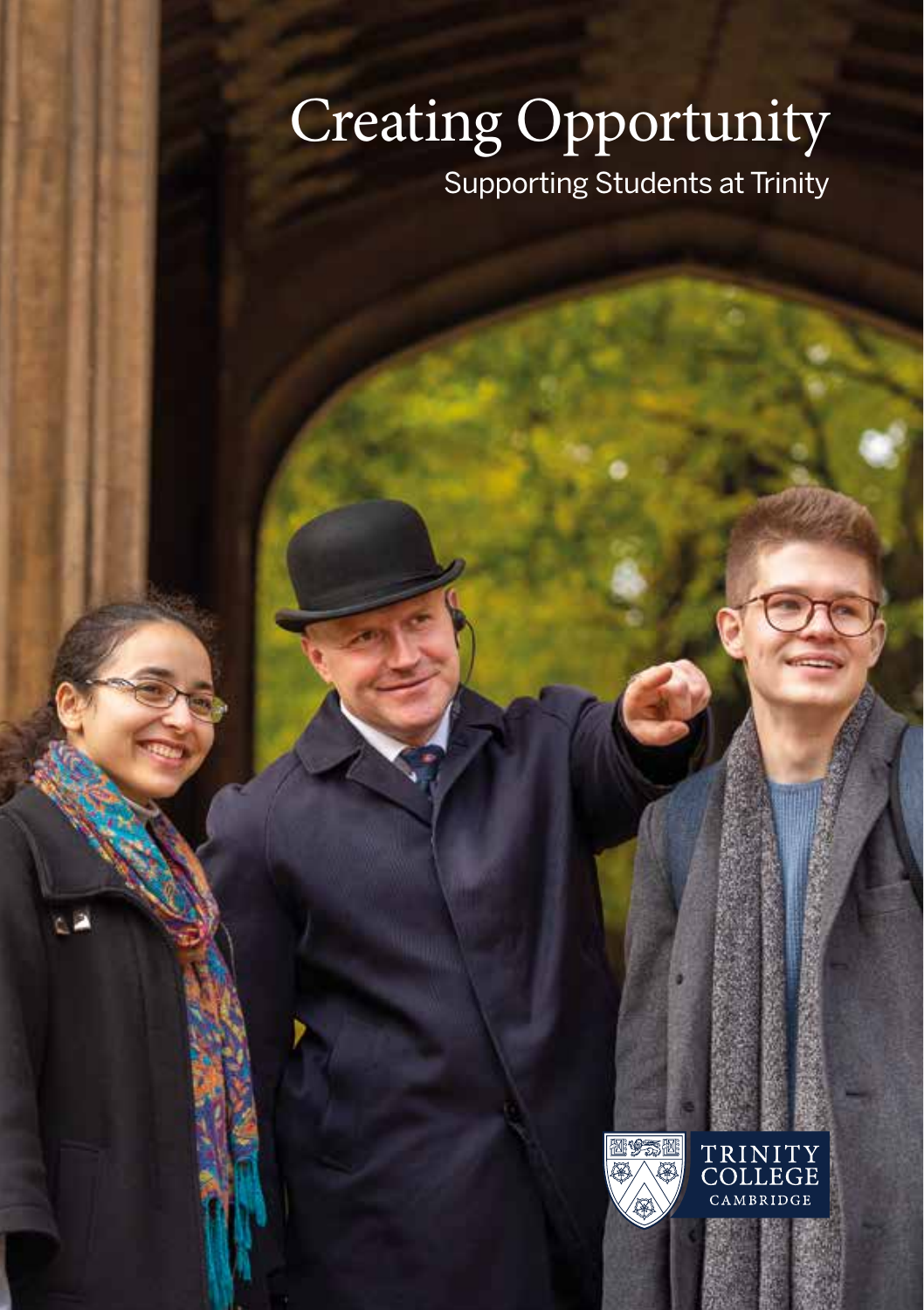

"My mission as Master is to help Trinity's scholarship to thrive. Our students are central to this, whether embarking on their first degree or postgraduate study. Now more than ever, we need to ensure the most gifted apply to Trinity and help them so that they reach their full potential for their own and society's benefit. Please help our students by giving to the College, so that whatever their starting point they can succeed."

 Dame Sally Davies, Master

### Investing in the Future

Trinity's most important investment is in its students. The vibrancy of the College's intellectual life has always depended on the quality of these students, and the College's prestige rests on the outstanding contributions, in science, law, business, the arts, technology and more, which they go on to make.

To maintain the strength of the student body, and to ensure that Trinity is open to all who can benefit from studying here, we need to offer financial support to those who need it. The College has over 1,000 students in residence each year, over 700 undergraduates and the remainder graduates. We are seeking the support of alumni in helping us increase the funding we can offer to them.

For many undergraduates, government loans simply do not cover the cost of being a student. Graduate students may also find that their funds do not fully meet their needs – and some who are good enough to be offered a place to study in Cambridge cannot take up that place because they lack sufficient resources. The College needs to ensure that all who are most able to benefit from studying here can do so – and that their time in Cambridge is not beset by financial worries.

Trinity has a long history of fostering a talented body of undergraduates, and nurturing the very best researchers in the world. To continue this tradition, we have to be able to support more across the board.

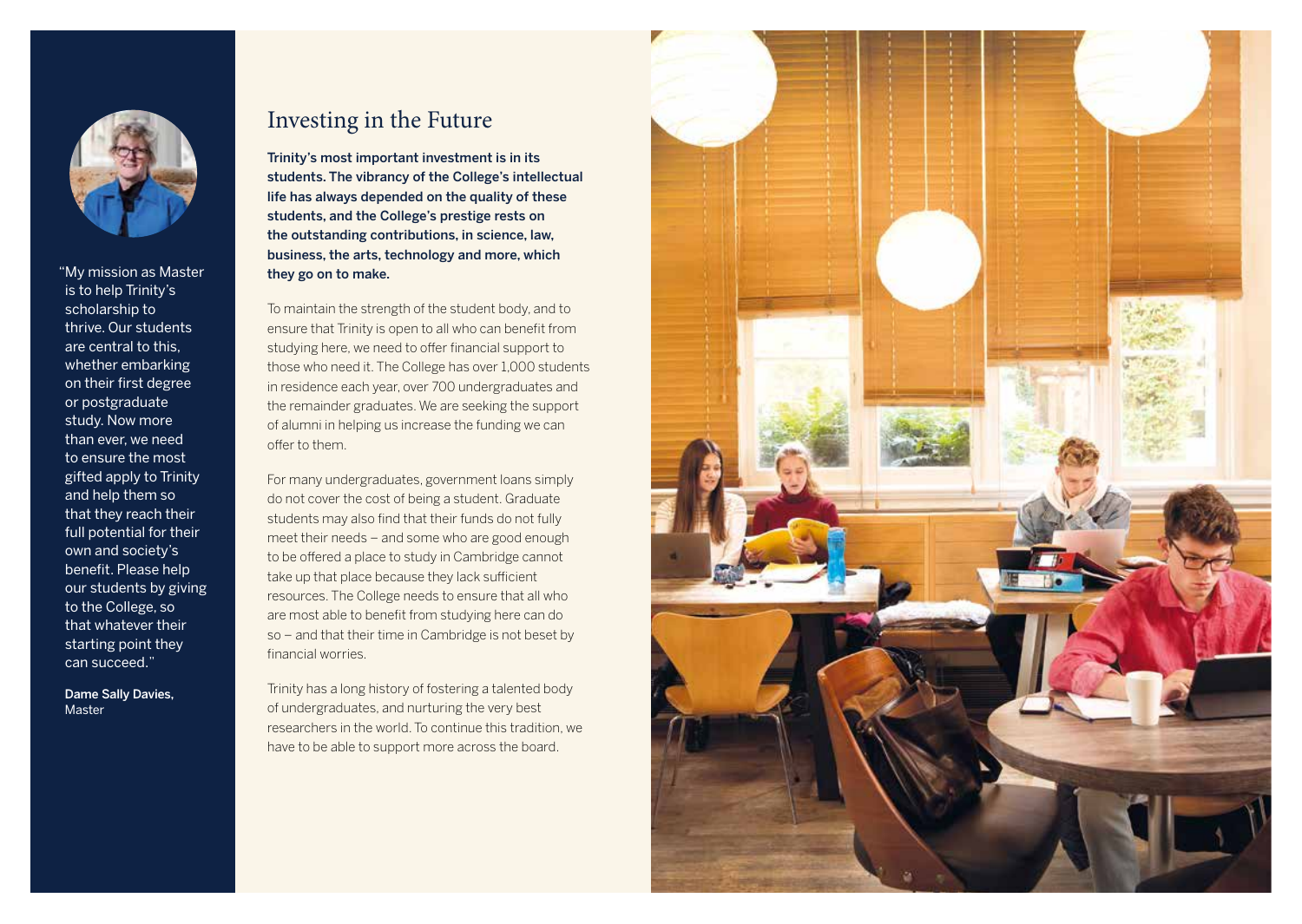"I heard about my top-up bursary in my first term and I was struck by the incredible generosity of the individual donors. I was also really thankful to have this extra financial provision. In a high stakes environment like Cambridge, the last thing students want to be worrying about is finance, so I felt that added burden taken off my back. I could concentrate on my studies with the knowledge that I had enough in the bank, not only to tide myself over through university, but also to enjoy my time as a student."

 Matthew Sargent, Classics (2018)

### Undergraduate Bursaries

At present, every year over 150 Trinity undergraduates from low income households receive a non-repayable bursary of up to £3,500 under the Cambridge Bursary Scheme. This bursary is an important part of our support for undergraduates but we are striving to do more.

Our aim is to provide more generous upfront bursaries to ensure that students can make the most of the opportunities available to them at Cambridge. In 2018 the College devised and piloted an enhanced top-up bursary scheme (PTUBS) working alongside 12 other Colleges. This meant that more students received more support and it helped to reduce the stressful and distracting financial pressures many were facing.

This year we are expanding the pilot scheme at Trinity. We are immensely grateful to the many alumni who have already supported it, but there is more to be done.

#### Graduate Studentships

The College already provides studentships, but the number needed is growing as funding from other sources declines. Studentships funded by alumni are making a valuable contribution to meeting this need.

Such studentships are especially important in attracting graduate students who may have incurred substantial debt as undergraduates. Without the promise of fully-funded awards at the College, many are deterred from undertaking research degrees at Trinity.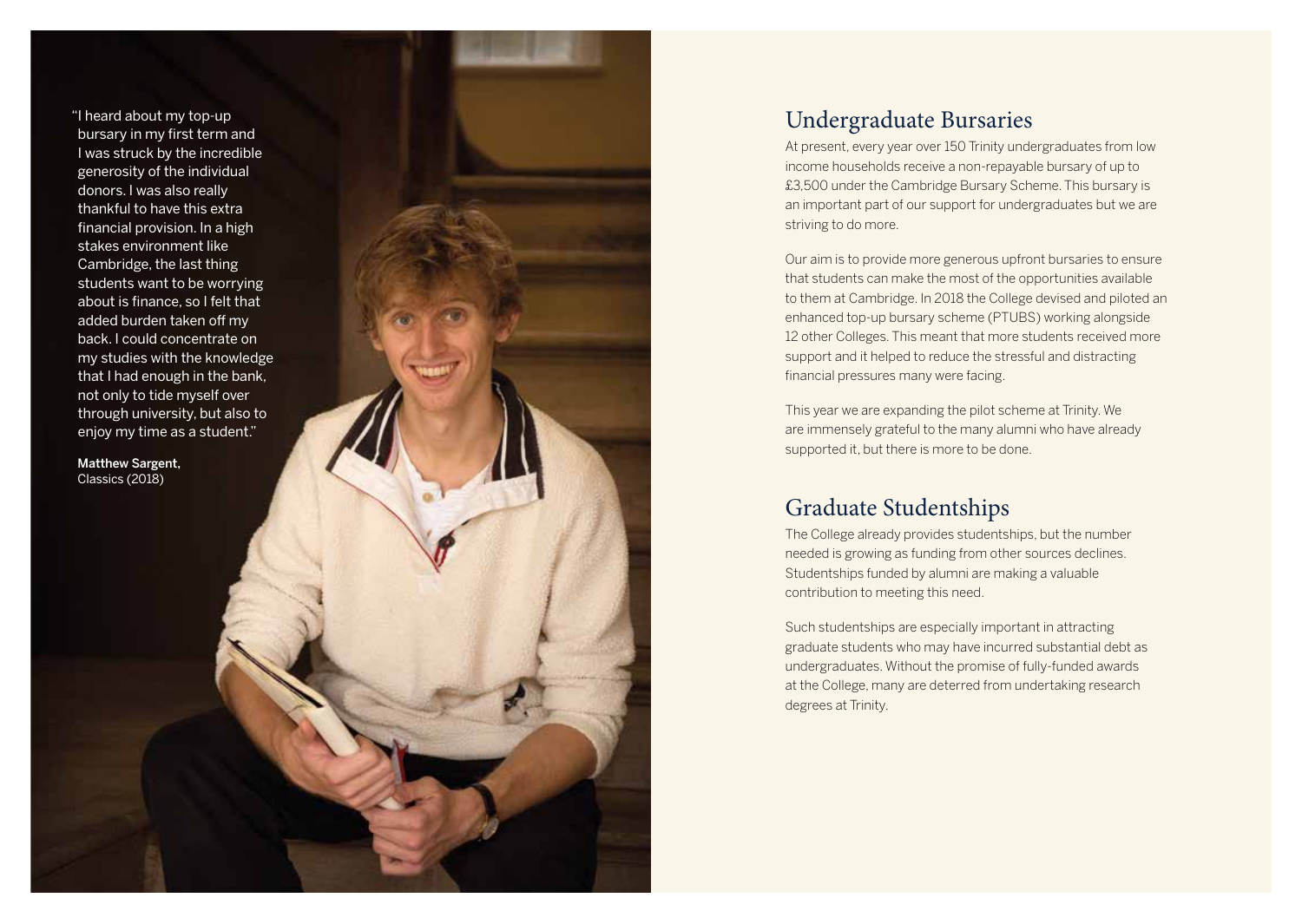## How You Can Help

Your support is vital to innovations such as the top-up bursaries, and in providing graduate studentships. 14.5% of you already make a donation to the College and your gifts to date have benefited many students, but more is needed to help them meet current financial challenges.

Any gift, no matter the size, can have a transformational effect for a Trinity student.

- **\$50 could help a student buy the text books they need**
- £300 could help a student to buy a laptop to write their notes and assignments
- $$1,000$  could fund a top-up bursary for a Trinity undergraduate
- £3,500 could fund a Cambridge Bursary at Trinity for one year
- Five alumni giving £5,000 per year could fund the fees and maintenance of a graduate student

Many alumni tell us of their gratitude for the College's support when they were students and how it has motivated them to give back. We hope that you are inspired to make a gift that can make a difference today. You can make a donation by returning one of our gift forms, visiting our website or contacting us using the details overleaf.

"When I came up to Trinity government grants supplemented by a College senior scholarship covered my tuition and living expenses. It is important that Cambridge is open to everyone irrespective of means, and they are able to make full use of their time there without financial constraints. The bursary scheme therefore deserves support from all who are able to help."

Robin O'Neill, English (1952)

"I am so grateful to Trinity for financing my graduate studies at Cambridge. As an international student (from Kabul, Afghanistan) I have relied on this funding throughout my studies. I am so fortunate to have lived in Trinity for the past three years. I've been so lucky to have found my intellectual space and the wonderful friendships I am going to treasure for the rest of my life. This would not have been possible without the College's support. Thank you."

Parwana Fayyaz, PhD in Persian Studies (2016)